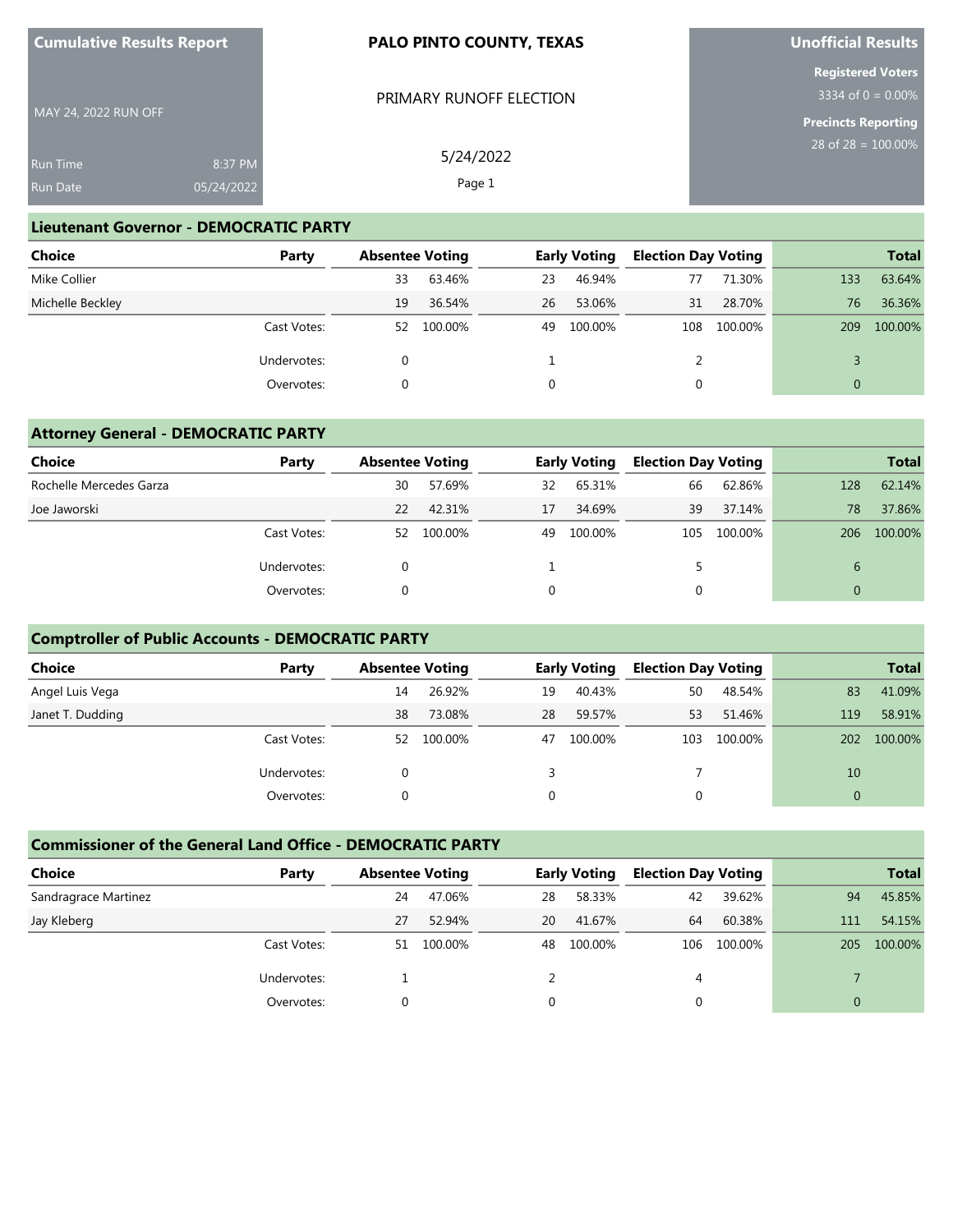| <b>Cumulative Results Report</b> |            | <b>PALO PINTO COUNTY, TEXAS</b> | Unofficial Results                               |
|----------------------------------|------------|---------------------------------|--------------------------------------------------|
|                                  |            | PRIMARY RUNOFF ELECTION         | <b>Registered Voters</b><br>3334 of $0 = 0.00\%$ |
| MAY 24, 2022 RUN OFF             |            |                                 | <b>Precincts Reporting</b>                       |
| <b>Run Time</b>                  | 8:37 PM    | 5/24/2022                       | 28 of $28 = 100.00\%$                            |
| Run Date                         | 05/24/2022 | Page 2                          |                                                  |

**Unofficial Results**

### **Attorney General - REPUBLICAN PARTY**

**Cumulative Results Report**

| <b>Choice</b>  | Party       | <b>Absentee Voting</b> |         |       | <b>Early Voting</b> | <b>Election Day Voting</b> |               |              | <b>Total</b> |
|----------------|-------------|------------------------|---------|-------|---------------------|----------------------------|---------------|--------------|--------------|
| Ken Paxton     |             | 191                    | 63.46%  | 726   | 60.75%              | 988                        | 61.90%        | 1,905        | 61.61%       |
| George P. Bush |             | 110                    | 36.54%  | 469   | 39.25%              | 608                        | 38.10%        | 1,187        | 38.39%       |
|                | Cast Votes: | 301                    | 100.00% | 1.195 | 100.00%             |                            | 1.596 100.00% | 3,092        | 100.00%      |
|                | Undervotes: |                        |         | 8     |                     | 20                         |               | 30           |              |
|                | Overvotes:  |                        |         | 0     |                     | 0                          |               | $\mathbf{0}$ |              |

### **Commissioner of the General Land Office - REPUBLICAN PARTY**

| Choice          | Party       | <b>Absentee Voting</b> |         |          | <b>Early Voting</b> | <b>Election Day Voting</b> |         |       | <b>Total</b> |
|-----------------|-------------|------------------------|---------|----------|---------------------|----------------------------|---------|-------|--------------|
| Tim Westley     |             | 119                    | 42.96%  | 370      | 33.94%              | 576                        | 39.86%  | 1,065 | 37.87%       |
| Dawn Buckingham |             | 158                    | 57.04%  | 720      | 66.06%              | 869                        | 60.14%  | 1.747 | 62.13%       |
|                 | Cast Votes: | 277                    | 100.00% | 1,090    | 100.00%             | 1.445                      | 100.00% | 2.812 | 100.00%      |
|                 | Undervotes: | 26                     |         | 113      |                     | 171                        |         | 310   |              |
|                 | Overvotes:  |                        |         | $\Omega$ |                     |                            |         |       |              |

#### **Railroad Commissioner - REPUBLICAN PARTY**

| <b>Choice</b>   | Party       | <b>Absentee Voting</b> |         |       | <b>Early Voting</b> | <b>Election Day Voting</b> |               |          | <b>Total</b> |
|-----------------|-------------|------------------------|---------|-------|---------------------|----------------------------|---------------|----------|--------------|
| Sarah Stogner   |             | 92                     | 32.17%  | 498   | 44.82%              | 708                        | 47.77%        | 1,298    | 45.09%       |
| Wayne Christian |             | 194                    | 67.83%  | 613   | 55.18%              | 774                        | 52.23%        | 1.581    | 54.91%       |
|                 | Cast Votes: | 286                    | 100.00% | 1.111 | 100.00%             |                            | 1,482 100.00% | 2.879    | 100.00%      |
|                 | Undervotes: | 17                     |         | 92    |                     | 134                        |               | 243      |              |
|                 | Overvotes:  |                        |         |       |                     |                            |               | $\Omega$ |              |

# **State Representative, District No. 60 - REPUBLICAN PARTY**

| <b>Choice</b> | Party       |     | <b>Absentee Voting</b> |       | <b>Early Voting</b> | <b>Election Day Voting</b> |         |          | <b>Total</b> |
|---------------|-------------|-----|------------------------|-------|---------------------|----------------------------|---------|----------|--------------|
| Glenn Rogers  |             | 220 | 72.61%                 | 880   | 73.27%              | 1.171                      | 72.78%  | 2,271    | 72.95%       |
| Mike Olcott   |             | 83  | 27.39%                 | 321   | 26.73%              | 438                        | 27.22%  | 842      | 27.05%       |
|               | Cast Votes: | 303 | 100.00%                | 1.201 | 100.00%             | 1,609                      | 100.00% | 3.113    | 100.00%      |
|               | Undervotes: |     |                        | 2     |                     |                            |         | 9        |              |
|               | Overvotes:  |     |                        |       |                     |                            |         | $\Omega$ |              |